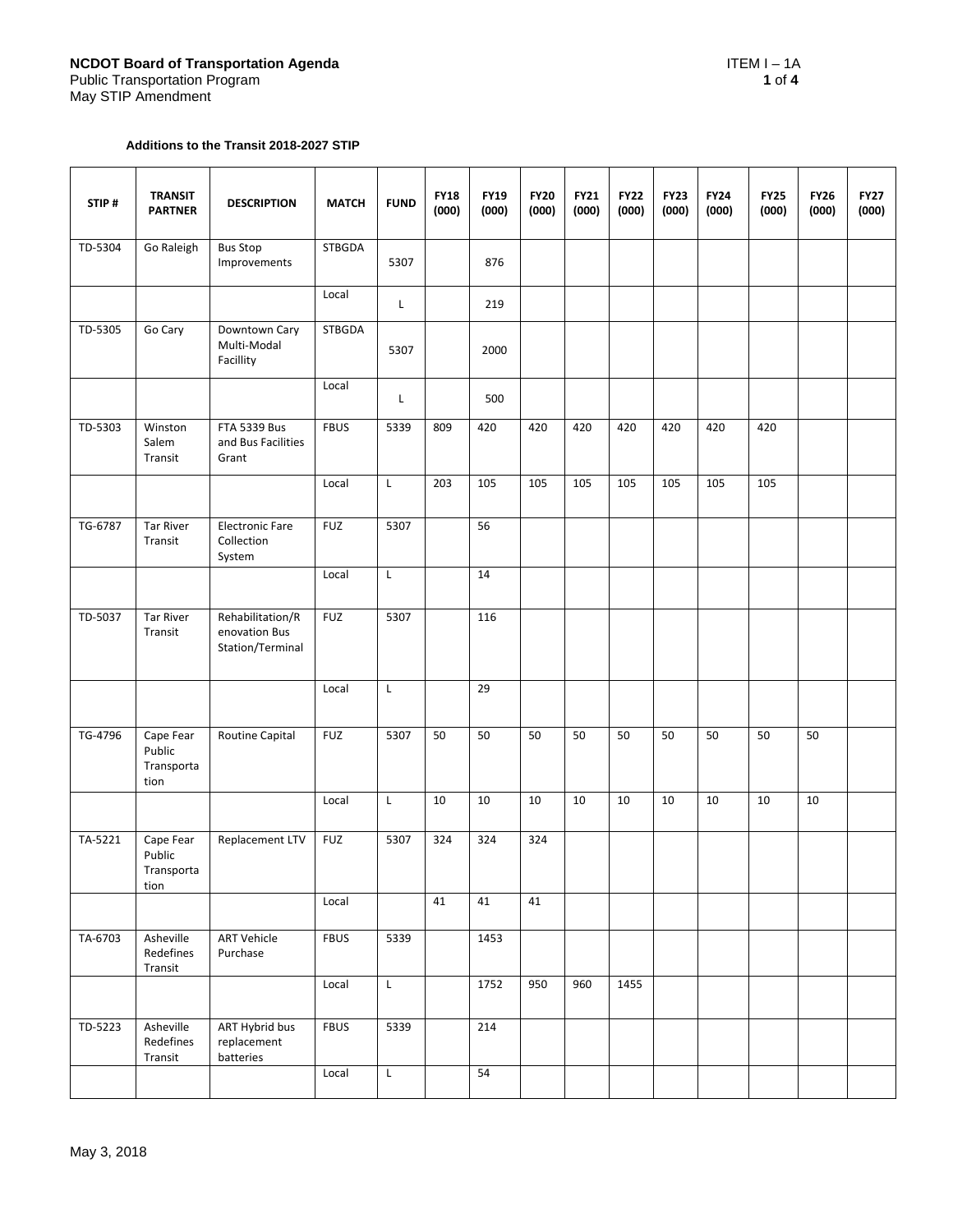# **NCDOT Board of Transportation Agenda** ITEM I – 1A

Public Transportation Program **2** of **4**

May STIP Amendment

| TP-5153  | Asheville<br>Refines<br>Transit | Planning<br>Assistance                                                                 | <b>FUZ</b>   | 5307         | 121 | 121   | 121                 | 121                 | 121                 | 121                 |       |       |       |       |
|----------|---------------------------------|----------------------------------------------------------------------------------------|--------------|--------------|-----|-------|---------------------|---------------------|---------------------|---------------------|-------|-------|-------|-------|
|          |                                 |                                                                                        | Local        | L            | 30  | 30    | 30                  | 30                  | 30                  | 30                  |       |       |       |       |
| TG-6788  | Mountain<br>Projects            | Mountain<br>Projects<br>(Haywood<br>County). New<br>Deviated Fixed<br>Route - Capital. | <b>FUZ</b>   | 5307         | 56  |       |                     |                     |                     |                     |       |       |       |       |
|          |                                 |                                                                                        | Local        | L            | 14  |       |                     |                     |                     |                     |       |       |       |       |
| TA-6665  | NCDOT-<br>PTD                   | 5311 Capital                                                                           | <b>FNU</b>   | 5311         |     | 14487 | 1449<br>$\mathbf 0$ | 1450<br>$\mathbf 0$ | 1451<br>$\mathbf 0$ | 1452<br>$\mathbf 0$ | 14530 | 14540 | 14550 | 14560 |
|          |                                 |                                                                                        | Local        | Г            |     | 2898  | 2898                | 2900                | 2902                | 2904                | 2906  | 2908  | 2910  | 2912  |
| TA-6666  | NCDOT-<br>PTD                   | 5339 bus and<br>facilities                                                             | <b>FBUS</b>  | 5339         |     | 7183  | 7190                | 7200                | 7210                | 7220                | 7230  | 7240  | 7250  | 7260  |
|          |                                 |                                                                                        | Local        | L            |     | 1437  | 1438                | 1440                | 1442                | 1444                | 1446  | 1448  | 1450  | 1452  |
| TC-5004  | NCDOT-<br><b>PTD</b>            | 5311 ADTAP                                                                             | <b>ADTAP</b> | 5311         |     | 2116  | 2120                | 2140                | 2160                | 2180                | 2200  | 2210  | 2220  | 2240  |
|          |                                 |                                                                                        | Local        | L            |     | 424   | 424                 | 428                 | 432                 | 436                 | 440   | 442   | 444   | 448   |
| TO-6155  | NCDOT-<br>PTD                   | 5311 Operating<br>and 5311<br>Operating F                                              | <b>FNU</b>   | 5311         |     | 12770 | 1279<br>$\mathbf 0$ | 1281<br>$\mathbf 0$ | 1283<br>0           | 1285<br>0           | 12870 | 12890 | 12910 | 12930 |
|          |                                 |                                                                                        | Local        | L            |     | 6385  | 6395                | 6405                | 6415                | 6425                | 6435  | 6445  | 6455  | 6465  |
| TK-4900Z | NCDOT-<br>PTD                   | 5311 State<br>Admin + 5311F<br>State Admin                                             | <b>FNU</b>   | 5311         |     | 2807  | 2820                | 2840                | 2860                | 2880                | 2900  | 2920  | 2940  | 2960  |
| TK-4902  | NCDOT-<br>PTD                   | 5311 State<br>Admin ADTAP                                                              | ADTAP        | 5311         |     | 156   | 170                 | 180                 | 200                 | 210                 | 220   | 230   | 240   | 250   |
| TK-6181  | NCDOT-<br>PTD                   | 5311 Admin                                                                             | <b>FNU</b>   | 5311         |     | 18171 | 1818<br>$\mathbf 0$ | 1819<br>$\mathbf 0$ | 1820<br>$\pmb{0}$   | 1821<br>0           | 18220 | 18230 | 18240 | 18250 |
|          |                                 |                                                                                        | Local        | L            |     | 3635  | 3636                | 3638                | 3640                | 3642                | 3644  | 3646  | 3648  | 3650  |
| TO-5214  | NCDOT-<br>PTD                   | Operating for<br>Alamance<br>through<br><b>Burlington MPO</b>                          | <b>FUZ</b>   | 5307         |     | 642   | 650                 | 660                 | 670                 | 680                 | 690   | 700   | 710   | 720   |
|          |                                 |                                                                                        | Local        | $\mathsf{L}$ |     | 321   | 325                 | 330                 | 335                 | 340                 | 345   | 350   | 355   | 360   |
| TO-5216  | NCDOT-<br>PTD                   | Operating for<br>Guilford Co<br>through High<br>Point MPO                              | <b>FUZ</b>   | 5307         |     | 70    | 80                  | 90                  | 100                 | 110                 | 120   | 130   | 140   | 150   |
|          |                                 |                                                                                        | Local        | L            |     | 35    | 40                  | 45                  | 50                  | 55                  | 60    | 65    | 70    | 75    |
| TO-6156  | NCDOT-<br>PTD                   | Operating for<br><b>Union County</b><br>through CRTPO                                  | <b>FUZ</b>   | 5307         |     | 484   | 490                 | 500                 | 510                 | 520                 | 530   | 540   | 550   | 560   |
|          |                                 |                                                                                        | Local        | $\mathsf{L}$ |     | 242   | 245                 | 250                 | 255                 | 260                 | 265   | 270   | 275   | 280   |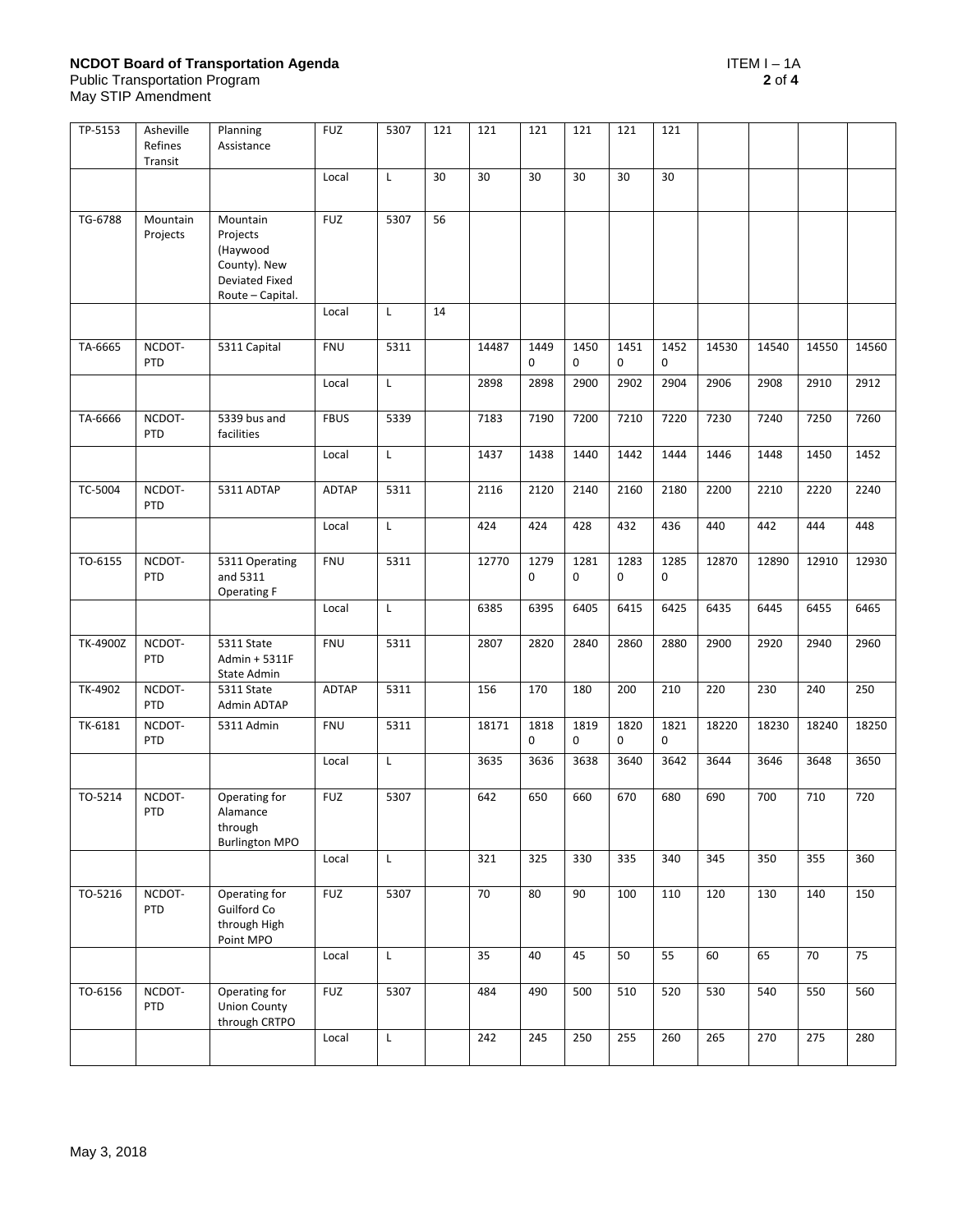## **NCDOT Board of Transportation Agenda** ITEM I – 1A

May STIP Amendment

| TO-6157  | NCDOT-<br>PTD        | Operating for<br><b>Hoke County</b><br>through City of<br>Fayetteville | <b>FUZ</b>  | 5307         | 262  | 270  | 280  | 290  | 300  | 310  | 320  | 330  | 340  |
|----------|----------------------|------------------------------------------------------------------------|-------------|--------------|------|------|------|------|------|------|------|------|------|
|          |                      |                                                                        | Local       | L.           | 131  | 135  | 140  | 145  | 150  | 155  | 160  | 165  | 170  |
| TO-6158  | NCDOT-<br>PTD        | Operating for<br><b>Iredell County</b><br>through CRTPO                | <b>FUZ</b>  | 5307         | 567  | 570  | 580  | 590  | 600  | 610  | 620  | 630  | 640  |
|          |                      |                                                                        | Local       | $\mathsf{L}$ | 284  | 285  | 290  | 295  | 300  | 305  | 310  | 315  | 320  |
| TO-6159  | NCDOT-<br>PTD        | Operating for<br>Mecklenburg<br>County through<br><b>CRTPO</b>         | <b>FUZ</b>  | 5307         | 675  | 680  | 690  | 700  | 710  | 720  | 730  | 740  | 750  |
|          |                      |                                                                        | Local       | L            | 338  | 340  | 345  | 350  | 355  | 360  | 365  | 370  | 375  |
| TO-6160  | NCDOT-<br>PTD        | Operating for<br>Rowan County<br>through City of<br>Concord            | <b>FUZ</b>  | 5307         | 160  | 170  | 180  | 190  | 200  | 210  | 220  | 230  | 240  |
|          |                      |                                                                        |             |              | 80   | 85   | 90   | 95   | 100  | 105  | 110  | 115  | 120  |
| TG-6789  | NCDOT-<br><b>PTD</b> | Capital for<br>Cabarrus County<br>through City of<br>Concord           | <b>FUZ</b>  | 5307         | 197  | 200  | 210  | 220  | 230  | 240  | 250  | 260  | 270  |
|          |                      |                                                                        |             |              | 40   | 40   | 42   | 44   | 46   | 48   | 50   | 52   | 54   |
| TG-6790  | NCDOT-<br>PTD        | Capital for<br>Mecklenburg<br>County through<br><b>CRTPO</b>           | <b>FUZ</b>  | 5307         | 778  | 780  | 790  | 800  | 810  | 820  | 830  | 840  | 850  |
|          |                      |                                                                        | Local       | L            | 156  | 156  | 158  | 160  | 162  | 164  | 166  | 168  | 170  |
| TQ-6954  | NCDOT-<br><b>PTD</b> | 5310 Operating                                                         | FEPD        | 5310         | 1658 | 1680 | 1700 | 1720 | 1740 | 1760 | 1780 | 1800 | 1820 |
|          |                      |                                                                        | Local       | L            | 1658 | 1680 | 1700 | 1720 | 1740 | 1760 | 1780 | 1800 | 1820 |
| TQ-9038  | NCDOT-<br>PTD        | 5310 Capital                                                           | FEPD        | 5310         | 3178 | 3180 | 3190 | 3200 | 3210 | 3220 | 3240 | 3250 | 3260 |
|          |                      |                                                                        | Local       | Г            | 636  | 636  | 638  | 640  | 642  | 644  | 648  | 650  | 652  |
| TS-4900Z | NCDOT-<br><b>PTD</b> | Statewide RTAP                                                         | <b>RTAP</b> | 5311         | 422  | 440  | 460  | 480  | 500  | 520  | 540  | 560  | 580  |
| TV-4903  | NCDOT-<br><b>PTD</b> | 5310 State<br>Admin                                                    | FEPD        | 5310         | 420  | 500  | 520  | 530  | 540  | 550  | 560  | 570  | 580  |
| TP-5154  | NCDOT-<br><b>PTD</b> | 5304 Planning                                                          | <b>FMPL</b> | 5304         | 490  | 500  | 510  | 520  | 530  | 540  | 550  | 560  | 570  |
|          |                      |                                                                        | Local       | L            | 98   | 100  | 102  | 104  | 106  | 108  | 110  | 112  | 114  |
| TN-6125  | NCDOT-<br><b>PTD</b> | 5317 New<br>Freedom                                                    | <b>FNP</b>  | 5317         | 403  | 410  | 420  | 430  | 440  | 450  | 460  | 470  | 480  |
|          |                      |                                                                        | Local       | L            | 81   | 82   | 84   | 86   | 88   | 90   | 92   | 94   | 96   |